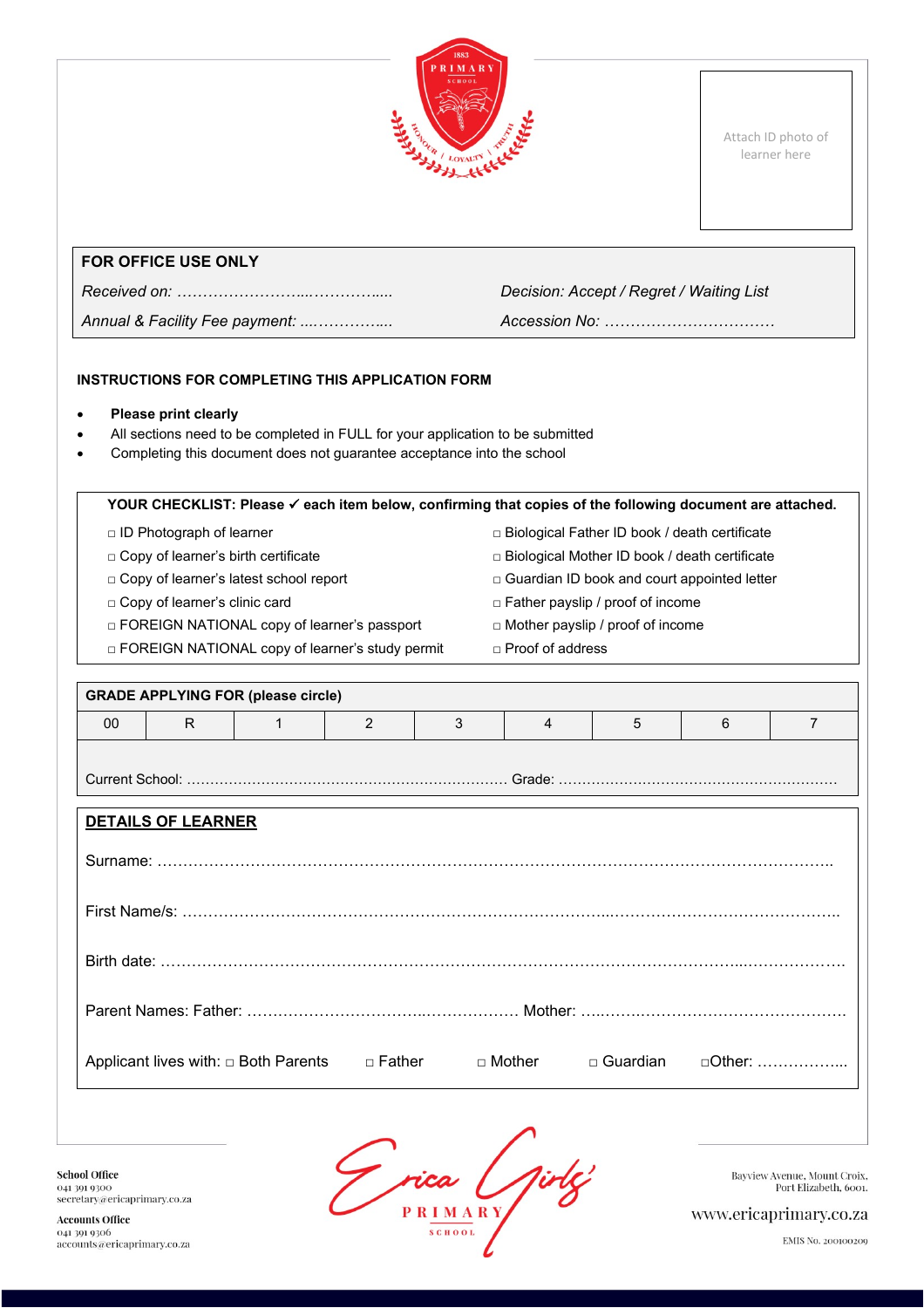| DETAILS OF LEARNER cont                                                                                                                           |
|---------------------------------------------------------------------------------------------------------------------------------------------------|
| Population group (as req'd by Dep. Of Ed) □ African/Black<br>□ Asian/Indian □ Coloured □ White                                                    |
|                                                                                                                                                   |
|                                                                                                                                                   |
|                                                                                                                                                   |
| Position of learner in family: $\Box$ 1 <sup>st</sup> $\Box$ 2 <sup>nd</sup> $\Box$ 3 <sup>rd</sup> $\Box$ 4 <sup>th</sup> $\Box$ 5 <sup>th</sup> |
| Number of children in family: $\Box 1$ $\Box 2$ $\Box 3$ $\Box 4$ $\Box 5$                                                                        |
|                                                                                                                                                   |
| Name/s of SISTER/s currently at Erica (NOT COUSINS OR FRIEND)                                                                                     |
|                                                                                                                                                   |
|                                                                                                                                                   |
| Does the learner suffer from any medical condition or learning problem? $\Box$ Yes $\Box$ No                                                      |
| Details:                                                                                                                                          |
|                                                                                                                                                   |
|                                                                                                                                                   |
|                                                                                                                                                   |
| Is your daughter left or right-handed? $\Box$ Left<br>$\Box$ Right                                                                                |
| <b>PHOTO CONSENT</b>                                                                                                                              |
| Do you grant Erica Girls' Primary School permission to publish individual photographs of your daughter on its                                     |
| social media platforms?<br>$\Box$ Yes<br>$\square$ No                                                                                             |
| <b>CONSENT AND INDEMNITY</b>                                                                                                                      |
|                                                                                                                                                   |
|                                                                                                                                                   |
| for my child to take part in the extra-mural activities of the School, including games and cultural activities,                                   |
| educational tours and excursions of historical, geographical or cultural interest or in the Aftercare Centre                                      |
| while attending the Erica Girls' Pre-Primary and Primary School.                                                                                  |
|                                                                                                                                                   |
| I fully understand and accept that all tours and excursions shall be undertaken at my child's own risk and I                                      |
| undertake on behalf of myself, my executors, my spouse and child aforesaid to indemnify, hold harmless                                            |
| and absolve the Eastern Cape Education Department, the Principal and Staff of Erica Girls' Pre-Primary                                            |
| and Primary School and any other person conveying them on behalf of or in connection with loss of or                                              |
| damage to the property or injury to the person of my child aforesaid, in the course of any such tour,                                             |
| excursion or activities, in the knowledge that the Principal and Staff will nevertheless take all responsible                                     |
| precautions for the safety and welfare of my child.                                                                                               |
|                                                                                                                                                   |
|                                                                                                                                                   |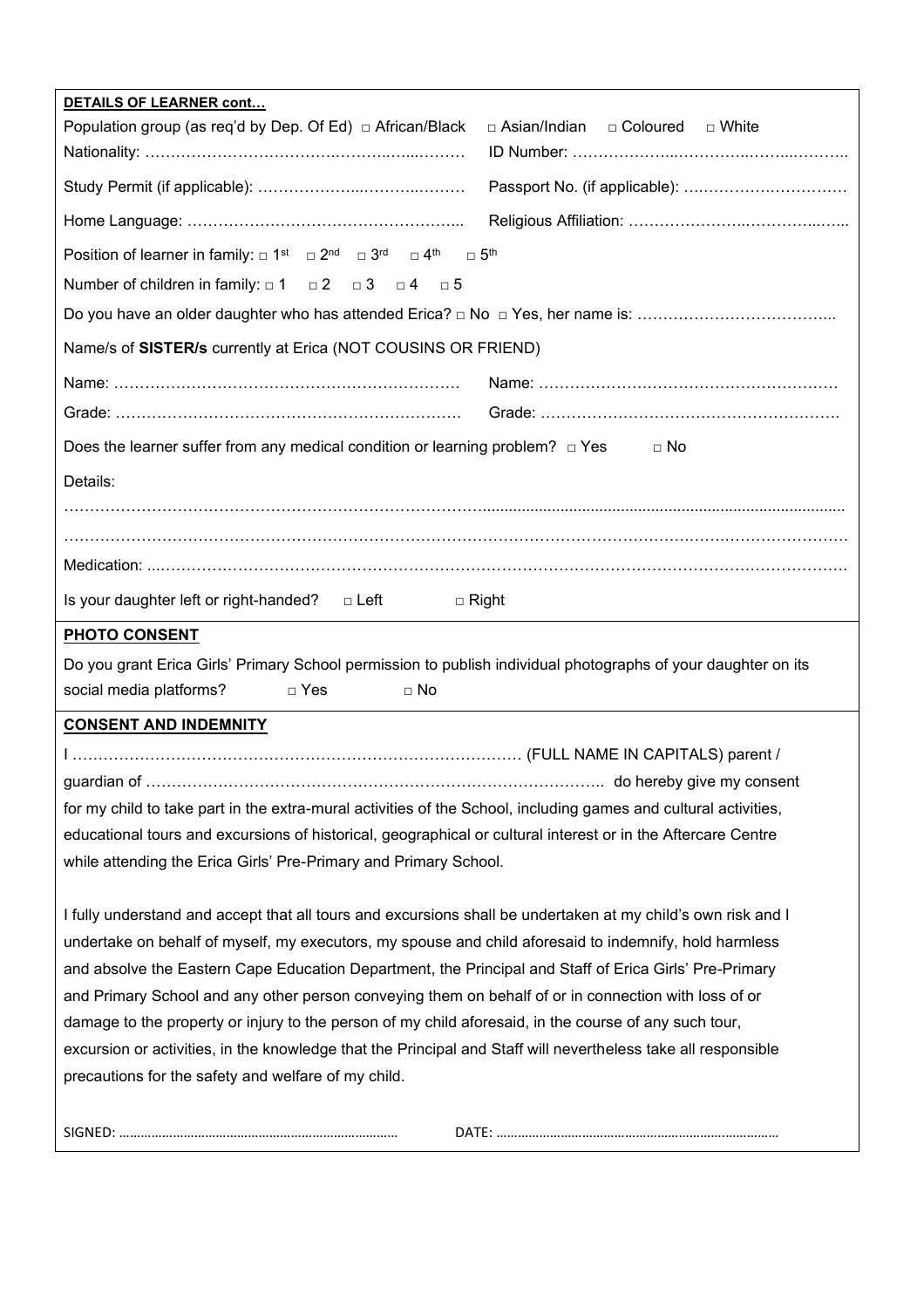## **The details of the biological father and mother must be completed even if the learner does not live with the parents.**

| Communication to:                              | $\Box$ Both parents                                                                         | $\Box$ Father                      | $\Box$ Mother                               | $\Box$ Guardian |
|------------------------------------------------|---------------------------------------------------------------------------------------------|------------------------------------|---------------------------------------------|-----------------|
| Parents deceased:<br>Please submit death cert. | $\Box$ None                                                                                 | $\sqcap$ Father                    | $\sqcap$ Mother                             | $\Box$ Both     |
|                                                |                                                                                             |                                    |                                             |                 |
| <b>BIOLOGICAL FATHER'S DETAILS</b>             |                                                                                             |                                    |                                             |                 |
|                                                | (If re-married, please complete Step-Mother's details on the next page of this application) |                                    |                                             |                 |
|                                                |                                                                                             |                                    | Title: Dr / Prof / Rev / Mr (please circle) |                 |
|                                                |                                                                                             |                                    |                                             |                 |
| Marital Status: $\Box$ Single                  | □ Married                                                                                   | □ Separated □ Divorced □ Remarried | $\sqcap$ Widowed                            |                 |
| Contact No's:                                  |                                                                                             |                                    |                                             |                 |
|                                                |                                                                                             |                                    |                                             |                 |
|                                                |                                                                                             |                                    |                                             |                 |
|                                                |                                                                                             |                                    |                                             |                 |
| <b>EMPLOYMENT DETAILS</b>                      |                                                                                             |                                    |                                             |                 |
|                                                |                                                                                             |                                    |                                             |                 |
|                                                |                                                                                             |                                    |                                             |                 |
|                                                |                                                                                             |                                    |                                             |                 |
|                                                |                                                                                             |                                    |                                             |                 |
|                                                |                                                                                             |                                    |                                             |                 |
|                                                |                                                                                             |                                    |                                             |                 |

| (If re-married, please complete Step-Father's details on the next page of this application) |                                                     |
|---------------------------------------------------------------------------------------------|-----------------------------------------------------|
|                                                                                             | Title: Dr / Prof / Rev / Mrs / Miss (please circle) |
|                                                                                             |                                                     |
| □ Married □ Separated □ Divorced □ Remarried □ Widowed<br>Marital Status: $\Box$ Single     |                                                     |
| Contact No's:                                                                               |                                                     |
|                                                                                             |                                                     |
|                                                                                             |                                                     |
|                                                                                             |                                                     |
| <b>EMPLOYMENT DETAILS</b>                                                                   |                                                     |
|                                                                                             |                                                     |
|                                                                                             |                                                     |
|                                                                                             | Postal Code:                                        |
|                                                                                             |                                                     |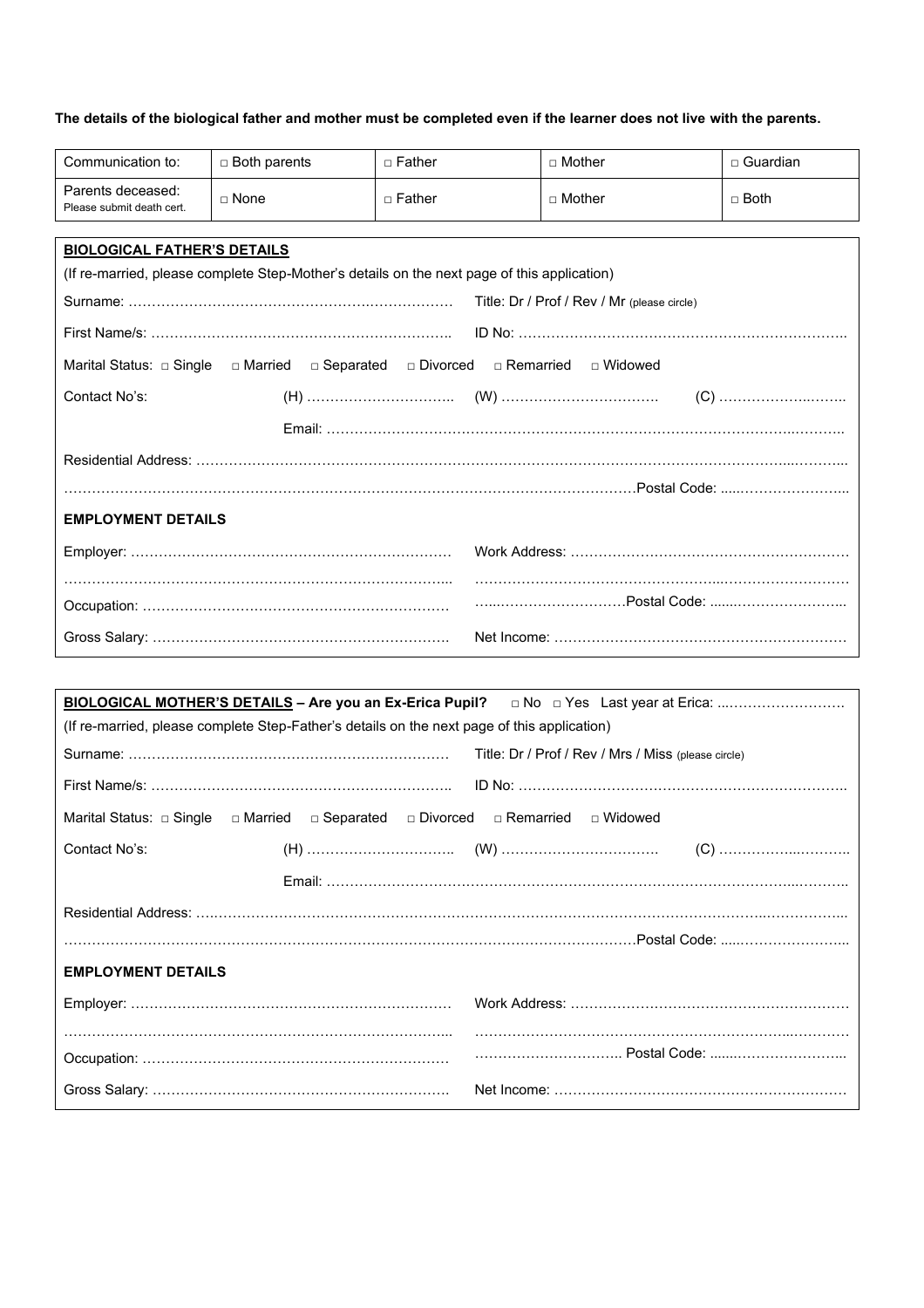| <b>STEP-FATHER'S DETAILS</b>                                                            |                                                          |
|-----------------------------------------------------------------------------------------|----------------------------------------------------------|
|                                                                                         | Title: Dr / Prof / Rev / Mr / Mrs / Miss (please circle) |
|                                                                                         |                                                          |
| □ Married □ Separated □ Divorced □ Remarried □ Widowed<br>Marital Status: $\Box$ Single |                                                          |
| Contact No's:                                                                           |                                                          |
|                                                                                         |                                                          |
|                                                                                         |                                                          |
|                                                                                         |                                                          |
|                                                                                         |                                                          |
| <b>EMPLOYMENT DETAILS</b>                                                               |                                                          |
|                                                                                         |                                                          |
|                                                                                         |                                                          |
|                                                                                         |                                                          |
|                                                                                         |                                                          |

| <b>STEP-MOTHER'S DETAILS</b>                                                    |                                                               |
|---------------------------------------------------------------------------------|---------------------------------------------------------------|
|                                                                                 |                                                               |
|                                                                                 |                                                               |
| Marital Status: □ Single □ Married □ Separated □ Divorced □ Remarried □ Widowed |                                                               |
| Contact No's:                                                                   |                                                               |
|                                                                                 |                                                               |
|                                                                                 |                                                               |
|                                                                                 | …………………………………………………………………………………………………Postal Code: …………………………… |
| <b>EMPLOYMENT DETAILS</b>                                                       |                                                               |
|                                                                                 |                                                               |
|                                                                                 |                                                               |
|                                                                                 |                                                               |
|                                                                                 |                                                               |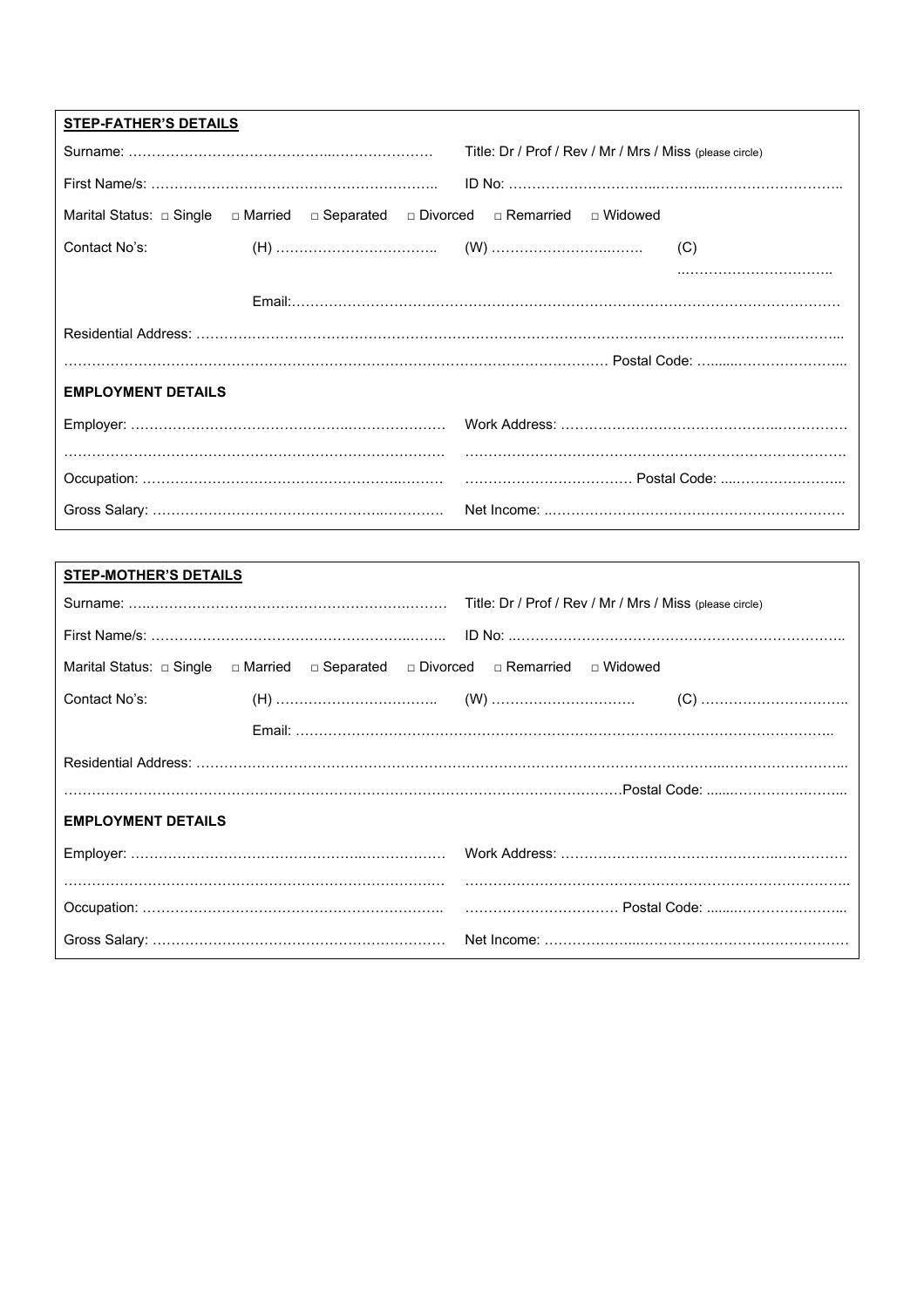| <b>GUARDIAN'S DETAILS</b>     |                                                               |                                                          |
|-------------------------------|---------------------------------------------------------------|----------------------------------------------------------|
|                               |                                                               | Title: Dr / Prof / Rev / Mr / Mrs / Miss (please circle) |
|                               |                                                               |                                                          |
| Marital Status: $\Box$ Single | □ Married □ Separated □ Divorced □ Remarried                  | □ Widowed                                                |
| Contact No's:                 |                                                               |                                                          |
|                               |                                                               |                                                          |
|                               |                                                               |                                                          |
|                               |                                                               |                                                          |
| <b>EMPLOYMENT DETAILS</b>     |                                                               |                                                          |
|                               |                                                               |                                                          |
|                               |                                                               |                                                          |
|                               |                                                               |                                                          |
|                               |                                                               |                                                          |
|                               |                                                               |                                                          |
|                               | <b>IN CASE OF EMERGENCY CONTACT</b> (not living with learner) |                                                          |
|                               |                                                               |                                                          |
| Contact No's:                 |                                                               |                                                          |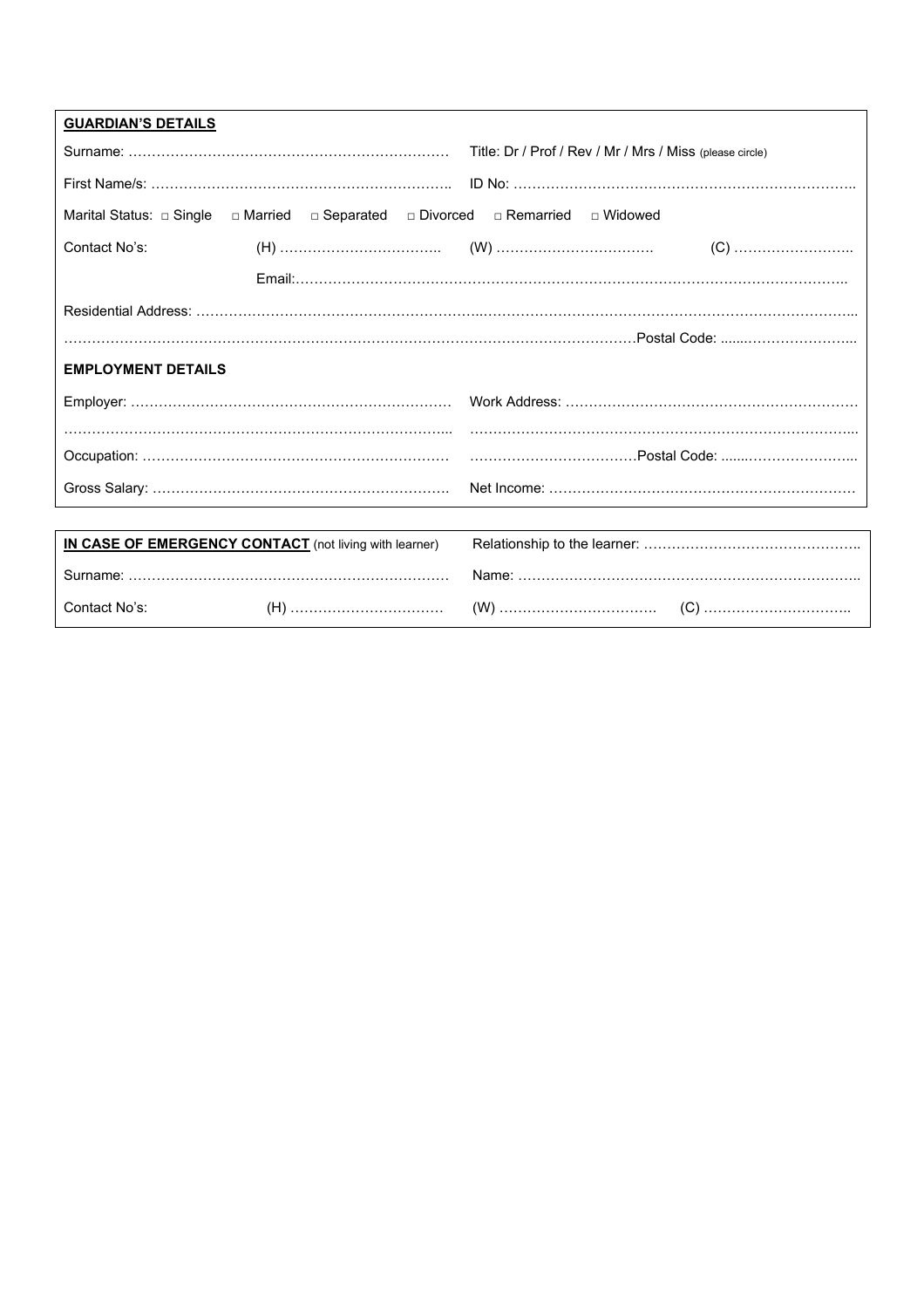### **FINANCIAL INFORMATION**

**Erica Girls' Primary School** is a *proudly fee-paying school*.

#### **SCHOOL FEE POLICY: Terms and Conditions**

- 1. It has been resolved by the parents at the Annual General Meeting that School Fees will be charged at this School, and that the school can legally enforce the payment of school fee as per the South African Schools Act (1996)
- 2. Both Parents / guardians are jointly and severally liable to pay school fees
- 3. Terms of Payment: Annual fees are payable over 10 months (Feb-Nov)

**Divorced Parents**: In the event of the parents being divorced, both parents are jointly and severally responsible for the payment of school fees, irrespective of any maintenance order or verbal agreement.

| Who is responsible for paying fees?                                         | ⊤ Father | $\sqcap$ Mother | $\Box$ Both Parents | Guardian |
|-----------------------------------------------------------------------------|----------|-----------------|---------------------|----------|
| hereby give consent to Erica Girls'<br>Primary School to run a credit check | □ Father | $\Box$ Mother   | □ Both Parents      | Guardian |

#### **ONLY COMPLETE THIS SECTION IF THE SCHOOL FEES ARE TO BE PAID BY A TRUST OR A GUARDIANS FUND**

## **TRUST FUND / GUARDIAN'S FUND**

| Name of Trust: |                                                                                                    |
|----------------|----------------------------------------------------------------------------------------------------|
|                |                                                                                                    |
|                |                                                                                                    |
|                |                                                                                                    |
|                | Kindly supply proof of a Trust/Guardian's Fund. A copy of statement to<br>this effect is required. |

## **DECLARATION BY PARENT / GUARDIAN**

The information provided in this application is true and correct in all respects. I / We agree that if any information is found to be incorrect and/or this form is incomplete, the School may refuse to consider this application. I / We consent to my / our employers / referee being contacted.

| SIGNED: |  |
|---------|--|
|         |  |

Father / Guardian

SIGNED: \_\_\_\_\_\_\_\_\_\_\_\_\_\_\_\_\_\_\_\_\_\_\_\_\_\_\_\_\_\_\_\_\_\_\_\_\_\_\_\_ DATE: \_\_\_\_\_\_\_\_\_\_\_\_\_\_\_\_\_\_\_\_\_\_\_\_\_\_\_\_\_\_\_\_\_\_\_\_\_

SIGNED: \_\_\_\_\_\_\_\_\_\_\_\_\_\_\_\_\_\_\_\_\_\_\_\_\_\_\_\_\_\_\_\_\_\_\_\_\_\_\_\_ DATE: \_\_\_\_\_\_\_\_\_\_\_\_\_\_\_\_\_\_\_\_\_\_\_\_\_\_\_\_\_\_\_\_\_\_\_\_\_

Mother / Guardian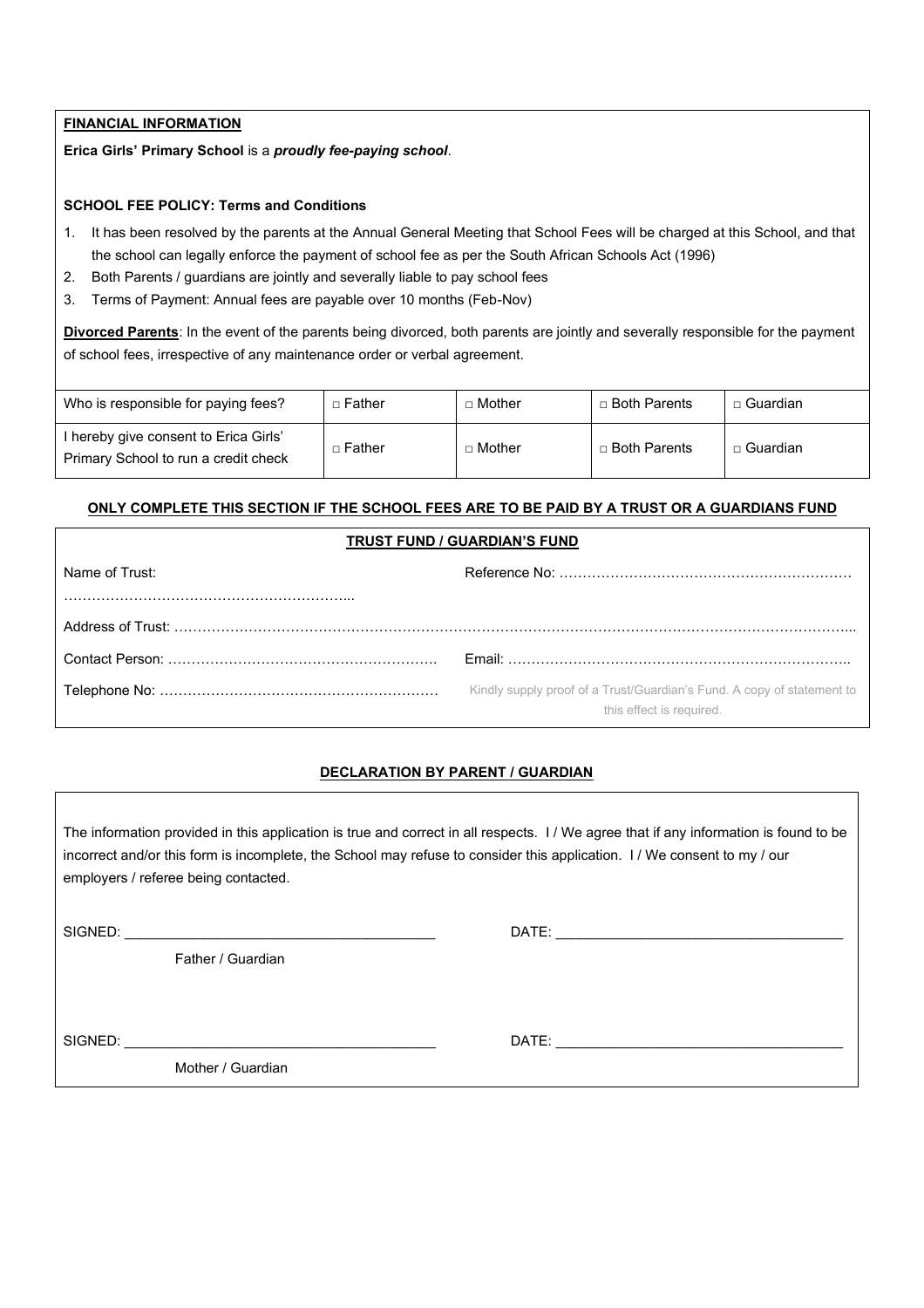# **ACKNOWLEDGEMENT / DECLARATION BY PARENTS OR GUARDIANS LIABLE FOR THE PAYMENT OF SCHOOL FEES**

We have read and understand the School Fee Payment Policy and accept the terms and conditions thereof.

We acknowledge and accept that the payment of School Fees at Erica Girls' Primary is compulsory and that as parents / guardians we are jointly and severally responsible for the payment thereof as prescribed by Erica. We warrant that we are in a financial position to pay the prescribed fees. In the event of non-payment, action against BOTH parents regardless of any maintenance agreements, which may exist, will be taken.

We further acknowledge and agree that whilst we are in employment, should we fail to pay the prescribed compulsory school fees within seven (7) days from date of demand, the full outstanding balance of the school fees shall immediately become due and payable. In the event of any legal proceedings, as a result, of our failure to pay, we hereby consent to judgement in terms of Section 58 of the Magistrate's Court Act 32 of 1944 as amended and the issue of an Emoluments Attachment Order against my employers for the payment of the said school fees. We further consent that this document may be used for the previously mentioned purposes.

We consent to paying attorney and client costs, including collection commission in the event of being handed over for collection.

#### **The address indicated on this form is our chosen** *domicillum citandi* **of** *executandi* (home address)

| Daughter:                       |                   |         |       |
|---------------------------------|-------------------|---------|-------|
|                                 | <b>First Name</b> | Surname | Grade |
|                                 |                   |         |       |
| Father Parent (full name):      |                   |         |       |
| ID Number:                      |                   |         |       |
| Home Address:                   |                   |         |       |
| Signature:                      |                   | Date:   |       |
|                                 |                   |         |       |
|                                 |                   |         |       |
| Mother Parent (full name):      |                   |         |       |
| ID Number:                      |                   |         |       |
| Home Address:                   |                   |         |       |
| Signature:                      |                   | Date:   |       |
|                                 |                   |         |       |
|                                 |                   |         |       |
| Guardian Parent (full<br>name): |                   |         |       |
| ID Number:                      |                   |         |       |
| Home Address:                   |                   |         |       |
| Signature:                      |                   | Date:   |       |